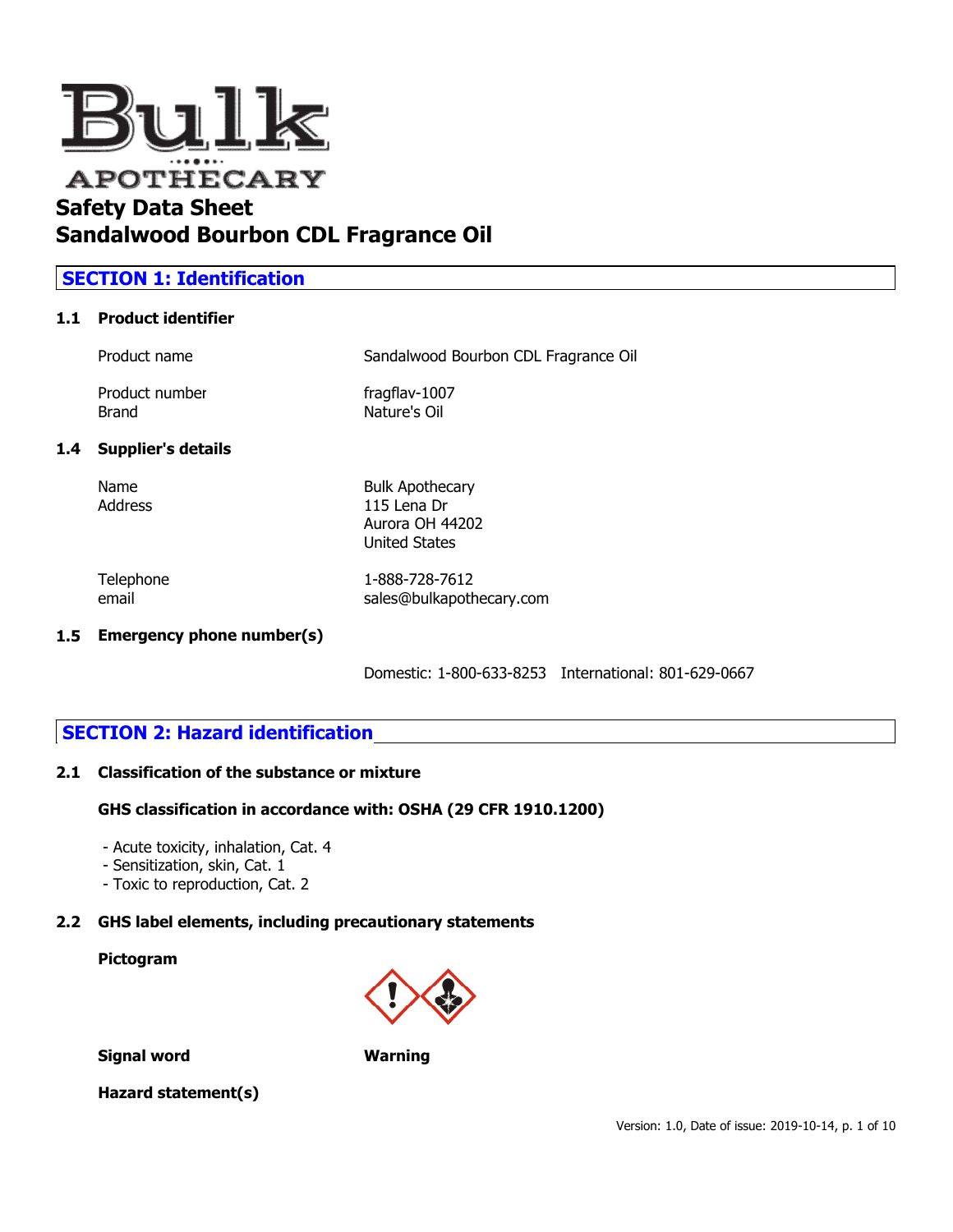| H317<br>H332<br>H361       | May cause an allergic skin reaction<br>Harmful if inhaled<br>Suspected of damaging fertility or the unborn child [effect, route] |
|----------------------------|----------------------------------------------------------------------------------------------------------------------------------|
| Precautionary statement(s) |                                                                                                                                  |
| P <sub>201</sub>           | Obtain special instructions before use.                                                                                          |
| P <sub>202</sub>           | Do not handle until all safety precautions have been read and understood.                                                        |
| P <sub>261</sub>           | Avoid breathing dust/fume/gas/mist/vapors/spray.                                                                                 |
| P <sub>271</sub>           | Use only outdoors or in a well-ventilated area.                                                                                  |
| P <sub>272</sub>           | Contaminated work clothing must not be allowed out of the workplace.                                                             |
| P <sub>280</sub>           | Wear protective gloves/protective clothing/eye protection/face protection.                                                       |
| P302+P352                  | IF ON SKIN: Wash with plenty of water/                                                                                           |
| P304+P340                  | IF INHALED: Remove person to fresh air and keep comfortable for breathing.                                                       |
| P308+P313                  | IF exposed or concerned: Get medical advice/attention.                                                                           |
| P312                       | Call a POISON CENTER/doctor// if you feel unwell.                                                                                |
| P321                       | Specific treatment (see  on this label).                                                                                         |
| P333+P313                  | If skin irritation or rash occurs: Get medical advice/attention.                                                                 |
| P363                       | Wash contaminated clothing before reuse.                                                                                         |
| P405                       | Store locked up.                                                                                                                 |
| P501                       | Dispose of contents/container to                                                                                                 |

## **SECTION 3: Composition/information on ingredients**

#### **3.2 Mixtures**

#### **Hazardous components**

#### **1. Diethyl phthalate**

| Concentration | 10 - 25 % (weight) |
|---------------|--------------------|
| EC no.        | 201-550-6          |
| CAS no.       | 84-66-2            |

- Hazardous to the aquatic environment - acute hazard, Cat. 3

| Harmful to aquatic life<br>H402 |  |
|---------------------------------|--|
|---------------------------------|--|

#### **2. 3 and 4-(4-Hydroxy-4-menthylpentyl)-3-cyclohexene-1-carboxaldehyde**

| Concentration | 5 - 10 % (weight) |
|---------------|-------------------|
| CAS no.       | 31906-04-4        |

## **3. Cyclohexanol, 3-(5,5,6-trimethylbicyclo[221]hept-2-yl)-**

| Concentration | . | $1 - 5 \%$ (weight) |
|---------------|---|---------------------|
| CAS no.       |   | 3407-42-9           |

# **4. Cedar oil**

Concentration 1 - 5 % (weight) CAS no. 8000-27-9

- Skin corrosion/irritation, Cat. 2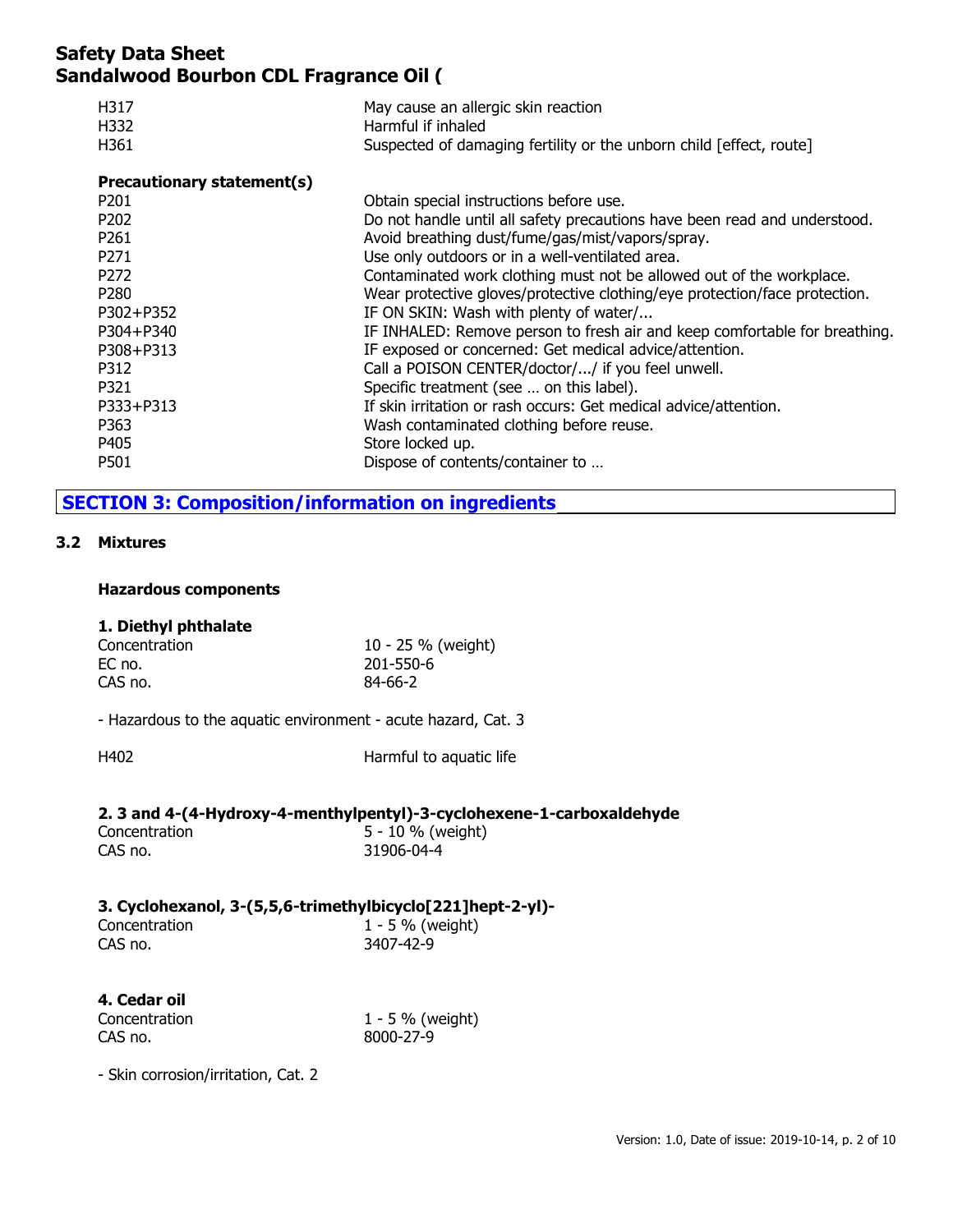| H315                                                                                                                                                                    | Causes skin irritation                                                                                   |
|-------------------------------------------------------------------------------------------------------------------------------------------------------------------------|----------------------------------------------------------------------------------------------------------|
| <b>5. BENZYL BENZOATE</b><br>Concentration<br>EC no.<br>CAS no.<br>Index no.                                                                                            | 1 - 5 % (weight)<br>204-402-9<br>120-51-4<br>607-085-00-9                                                |
| - Acute toxicity, oral, Cat. 4<br>- Hazardous to the aquatic environment, long-term (chronic), Cat. 2                                                                   |                                                                                                          |
| H302<br>H411                                                                                                                                                            | Harmful if swallowed<br>Toxic to aquatic life with long lasting effects                                  |
| 6. Oils, patchouli<br>Concentration<br>CAS no.                                                                                                                          | 1 - 5 % (weight)<br>8014-09-3                                                                            |
| 7. PIPERONAL<br>Concentration<br>CAS no.                                                                                                                                | 1 - 5 % (weight)<br>120-57-0                                                                             |
| 8. Linalool<br>Concentration<br>EC no.<br>CAS no.                                                                                                                       | 1 - 5 % (weight)<br>201-134-4<br>78-70-6                                                                 |
| - Eye damage/irritation, Cat. 2A<br>- Flammable liquids, Cat. 4<br>- Skin corrosion/irritation, Cat. 2<br>- Hazardous to the aquatic environment - acute hazard, Cat. 3 |                                                                                                          |
| H <sub>227</sub><br>H315<br>H319<br>H402                                                                                                                                | Combustible liquid<br>Causes skin irritation<br>Causes serious eye irritation<br>Harmful to aquatic life |
| 9. Citrus aurantium bergamia fruit extract<br>Concentration<br>CAS no.                                                                                                  | $0.1 - 1$ % (weight)<br>89957-91-5                                                                       |

## **10. 2-(4-tert-Butylbenzyl)propionaldehyde**

| Concentration | $0.1 - 1 \%$ (weight) |
|---------------|-----------------------|
| EC no.        | 201-289-8             |
| CAS no.       | $80 - 54 - 6$         |

- Acute toxicity, oral, Cat. 4

- Hazardous to the aquatic environment - acute hazard, Cat. 2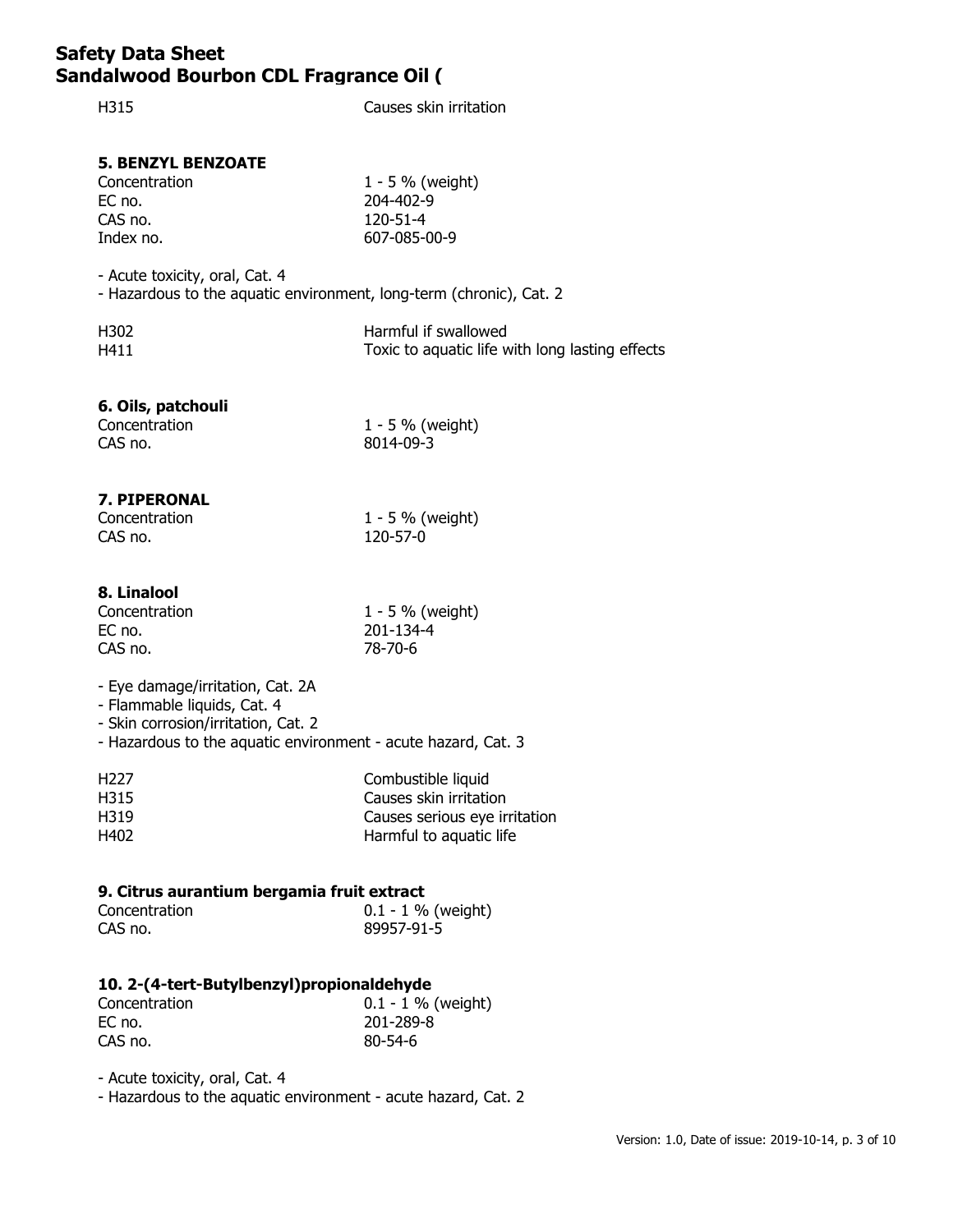- Hazardous to the aquatic environment long-term hazard, Cat. 2
- Sensitization, skin, Cat. 1
- Skin corrosion/irritation, Cat. 2
- Toxic to reproduction, Cat. 2

| H302             | Harmful if swallowed                                                |
|------------------|---------------------------------------------------------------------|
| H315             | Causes skin irritation                                              |
| H317             | May cause an allergic skin reaction                                 |
| H <sub>361</sub> | Suspected of damaging fertility or the unborn child [effect, route] |
| H401             | Toxic to aquatic life                                               |
| H411             | Toxic to aquatic life with long lasting effects                     |

#### **11. Eugenol**

| Concentration | $0.1 - 1$ % (weight) |
|---------------|----------------------|
| EC no.        | 202-589-1            |
| CAS no.       | $97 - 53 - 0$        |

- Eye damage/irritation, Cat. 2A

- Hazardous to the aquatic environment acute hazard, Cat. 2
- Sensitization, skin, Cat. 1

| H317 | May cause an allergic skin reaction |
|------|-------------------------------------|
| H319 | Causes serious eye irritation       |
| H401 | Toxic to aquatic life               |

#### **12. 1,4-Methanoazulene, decahydro-4,8,8-trimethyl-9-methylene-, (1S,3aR,4S,8aS)-**

| Concentration<br>CAS no. |  | $0.1 - 1 \%$ (weight)<br>475-20-7 |  | . |  |
|--------------------------|--|-----------------------------------|--|---|--|
|                          |  |                                   |  |   |  |

### **13. Oil, Cedarleaf**

| Concentration | $0.1 - 1 \%$ (weight) |
|---------------|-----------------------|
| CAS no.       | 8007-20-3             |

## **SECTION 4: First-aid measures**

#### **4.1 Description of necessary first-aid measures**

| General advice          | IF exposed or concerned: Get medical advice/attention. Call a poison<br>center/doctor/physician if<br>you feel unwell.                 |
|-------------------------|----------------------------------------------------------------------------------------------------------------------------------------|
| If inhaled              | Remove person to fresh air and keep comfortable for breathing. Call a poison<br>center/doctor/physician if you feel unwell.            |
| In case of skin contact | Wash skin with plenty of water. Take off contaminated clothing. If skin<br>irritation or rash occurs:<br>Get medical advice/attention. |
| In case of eye contact  | Rinse eyes with water as a precaution.                                                                                                 |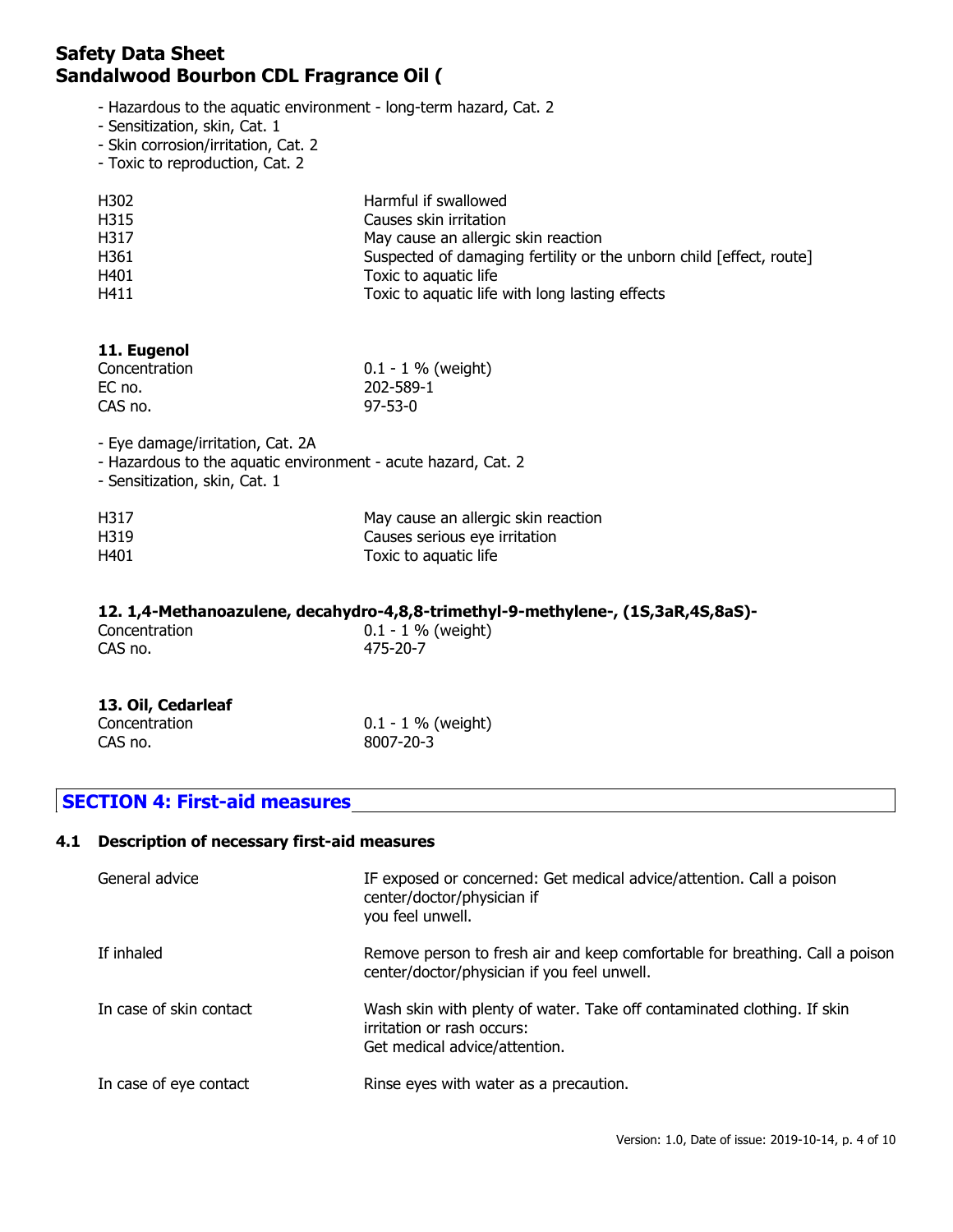If swallowed Call a poison center/doctor/physician if you feel unwell.

- **4.2 Most important symptoms/effects, acute and delayed** May cause an allergic skin reaction.
- **4.3 Indication of immediate medical attention and special treatment needed, if necessary** Treat symptomatically.

## **SECTION 5: Fire-fighting measures**

## **5.1 Suitable extinguishing media**

Water spray. Dry powder. Foam. Carbon dioxide.

- **5.2 Specific hazards arising from the chemical** The product is non-reactive under normal conditions of use, storage and transport.
- **5.3 Special protective actions for fire-fighters** Do not attempt to take action without suitable protective equipment. Self-contained breathing apparatus. Complete protective clothing.

### **SECTION 6: Accidental release measures**

- **6.1 Personal precautions, protective equipment and emergency procedures** Ventilate spillage area. Avoid breathing dust/fume/gas/mist/vapors/spray. Avoid contact with skin and eyes.
- **6.2 Environmental precautions**

Avoid release to the environment.

**6.3 Methods and materials for containment and cleaning up** Take up liquid spill into absorbent material. Notify authorities if product enters sewers or public waters.

## **SECTION 7: Handling and storage**

#### **7.1 Precautions for safe handling**

Obtain special instructions before use. Do not handle until all safety precautions have been read and understood. Wear personal protective equipment. Use only outdoors or in a wellventilated area. Avoid breathing dust/fume/gas/mist/vapors/spray. Avoid contact with skin and eyes.

**7.2 Conditions for safe storage, including any incompatibilities**

Store locked up. Store in a well-ventilated place. Keep cool.

### **SECTION 8: Exposure controls/personal protection**

#### **8.1 Control parameters**

#### **1. Diethyl phthalate (CAS: 84-66-2 EC: 201-550-6)**

TLV® (Inhalation): 5 mg/m3 (ACGIH) Upper Respiratory Tract irritation Not classifiable as a human carcinogen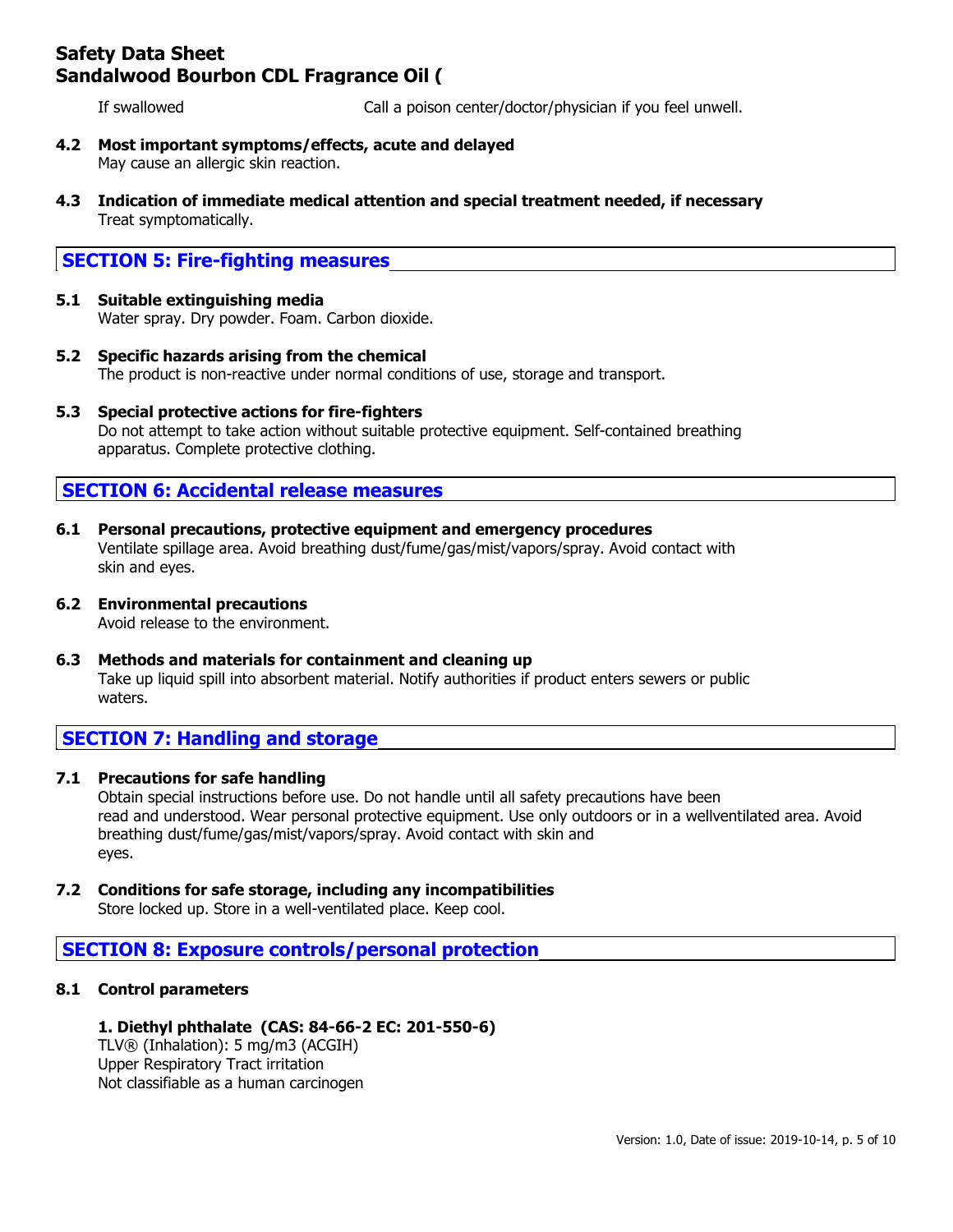REL-TWA (Inhalation): 5 mg/m3 (NIOSH) Upper Respiratory Tract irritation Not classifiable as a human carcinogen

TWA (Inhalation): 5 mg/m3; USA (ACGIH) USA. ACGIH Threshold Limit Values (TLV)/ Upper Respiratory Tract irritation. Not classifiable as a human carcinogen

TWA (Inhalation): 5 mg/m3; USA (NIOSH) USA. NIOSH Recommended Exposure Limits

PEL (Inhalation): 5 mg/m3; USA (Cal/OSHA) California permissible exposure limits for chemical contaminants (Title 8, Article 107)

#### **2. Cedar oil (CAS: 8000-27-9)**

PEL-TWA (Inhalation): 5 mg/m3 (OSHA)

REL-ST (Inhalation): 10 mg/m3 (NIOSH)

REL-TWA (Inhalation): 5 mg/m3 (NIOSH)

#### **8.2 Appropriate engineering controls**

Ensure good ventilation of the work station.

#### **8.3 Individual protection measures, such as personal protective equipment (PPE)**

#### **Pictograms**



**Eye/face protection** Safety glasses

**Skin protection** Protective gloves

**Body protection** Wear suitable protective clothing

**Respiratory protection**

Wear respiratory protection.

## **SECTION 9: Physical and chemical properties**

#### **Information on basic physical and chemical properties**

| Appearance/form (physical state, color, etc.)<br>Odor | Yellow/Amber liquid<br>woody, musk. cedar |
|-------------------------------------------------------|-------------------------------------------|
| Odor threshold                                        |                                           |
| pH                                                    |                                           |
| Melting point/freezing point                          |                                           |
| Initial boiling point and boiling range               |                                           |
| Flash point                                           | 129 °C.                                   |
| Evaporation rate                                      |                                           |
| Flammability (solid, gas)                             |                                           |
| Upper/lower flammability limits                       |                                           |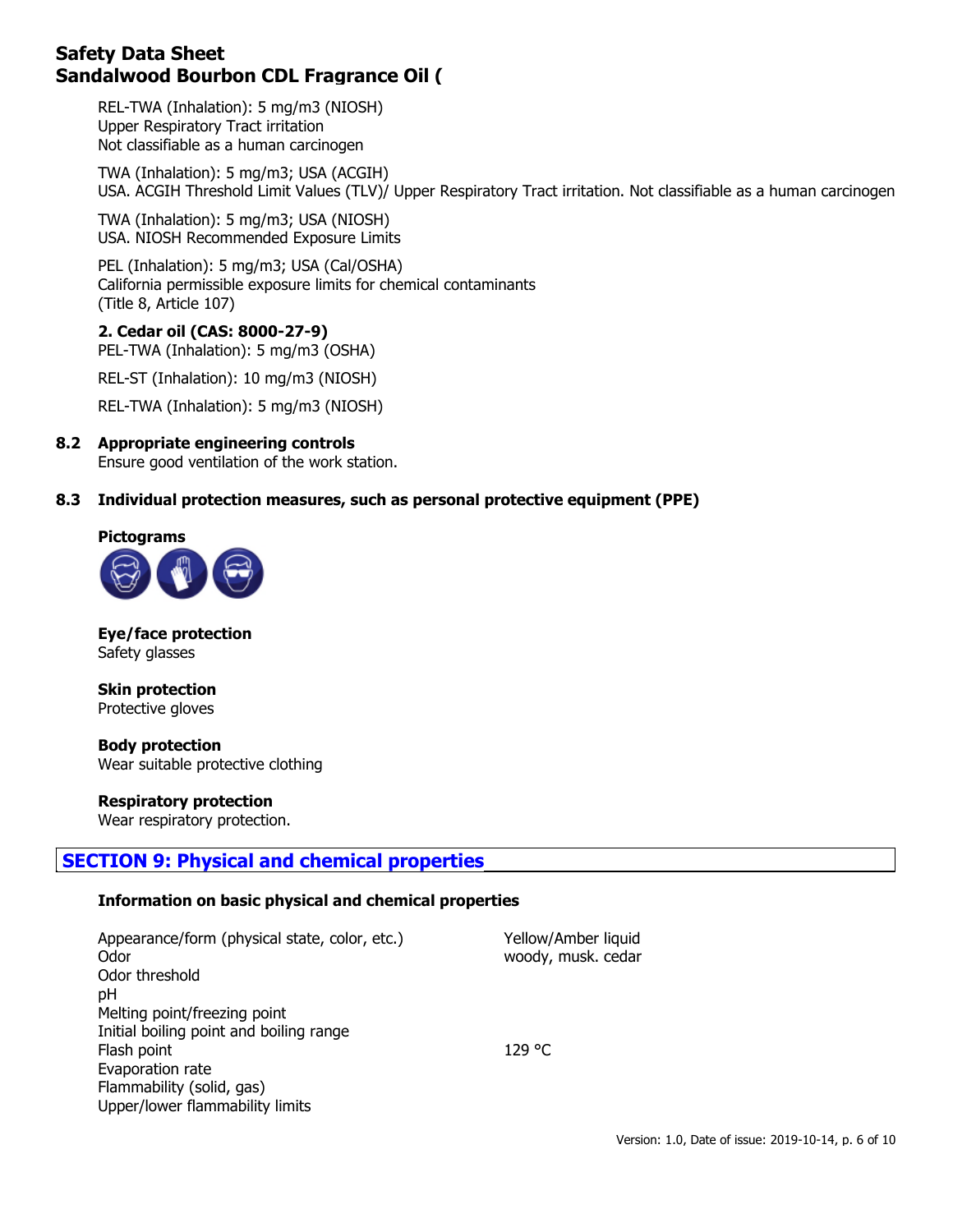Vapor pressure Vapor density Relative density 1.006 (0.996 - 1.016) Solubility(ies) and the soluble soluble. Partition coefficient: n-octanol/water Auto-ignition temperature Decomposition temperature Viscosity Explosive properties Oxidizing properties

## **SECTION 10: Stability and reactivity**

#### **10.1 Reactivity**

The product is non-reactive under normal conditions of use, storage and transport.

**10.2 Chemical stability**

Stable under normal conditions.

#### **10.3 Possibility of hazardous reactions**

No dangerous reactions known under normal conditions of use.

#### **10.4 Conditions to avoid**

None under recommended storage and handling conditions (see section 7).

#### **10.5 Incompatible materials**

Oxidizing agents, acids

#### **10.6 Hazardous decomposition products**

Under normal conditions of storage and use, hazardous decomposition products should not be produced.

#### **SECTION 11: Toxicological information**

#### **Information on toxicological effects**

**Acute toxicity** Not classified

#### **Respiratory or skin sensitization**

May cause an allergic skin reaction.

#### **Reproductive toxicity**

Suspected of damaging fertility or the unborn child.

### **SECTION 12: Ecological information**

#### **Toxicity**

The product is not considered harmful to aquatic organisms or to cause long-term adverse effects in the environment.

#### **SECTION 13: Disposal considerations**

#### **Disposal of the product**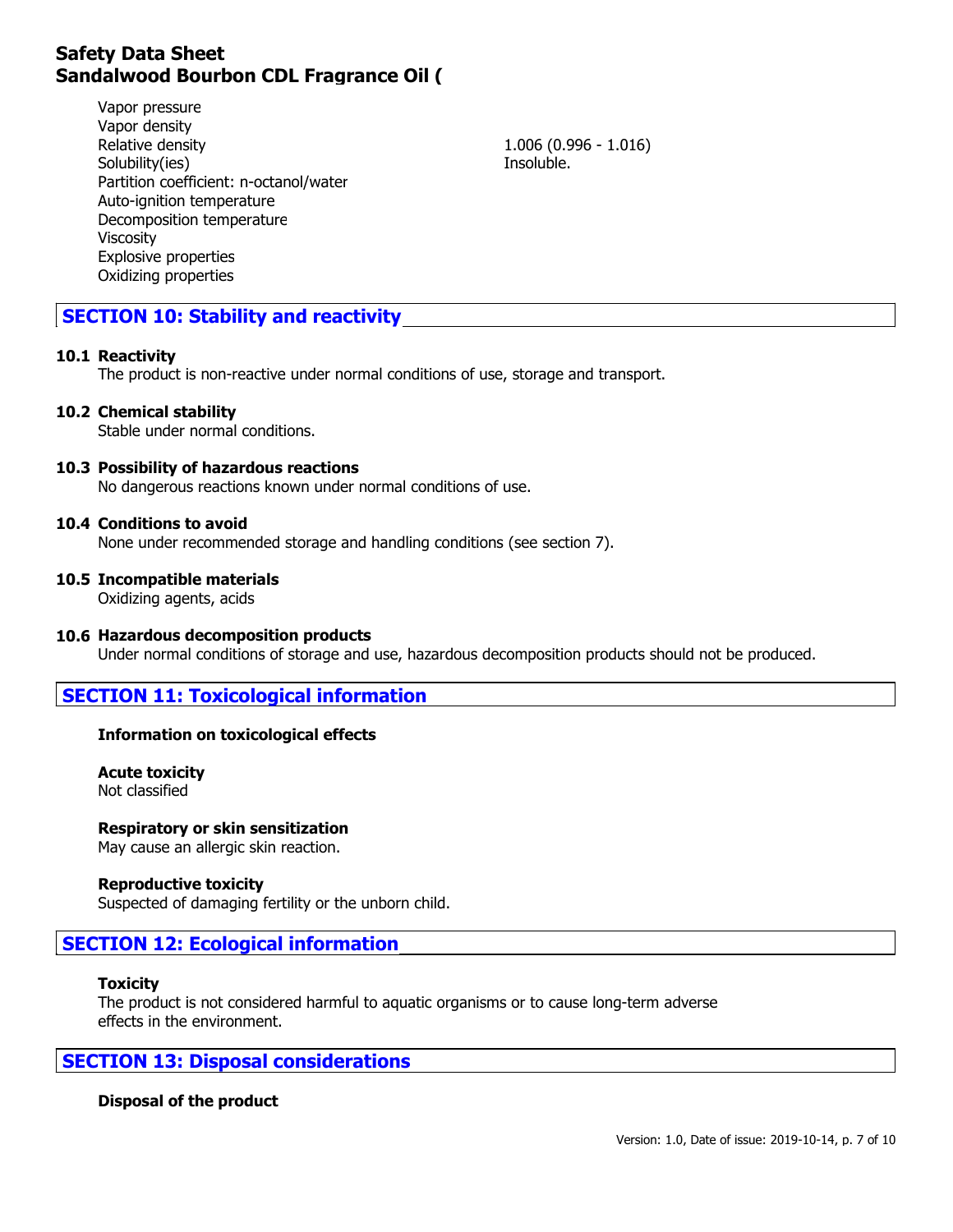Dispose of contents/container in accordance with licensed collector's sorting instructions.

## **SECTION 14: Transport information**

**DOT (US)** Not regulated

**IMDG** Not regulated

**IATA** Not regulated

### **SECTION 15: Regulatory information**

#### **15.1 Safety, health and environmental regulations specific for the product in question**

**Massachusetts Right To Know Components** Diethyl phthalate CAS number: 84-66-2

#### **New Jersey Right To Know Components**

Diethyl phthalate CAS number: 84-66-2

#### **Pennsylvania Right To Know Components**

Diethyl phthalate CAS number: 84-66-2

#### **SARA 302 Components**

No chemicals in this material are subject to the reporting requirements of SARA Title III, Section 302.

#### **SARA 313 Components**

This material does not contain any chemical components with known CAS numbers that exceed the threshold (De Minimis) reporting levels established by SARA Title III, Section 313.

#### **SARA 311/312 Hazards**

No SARA Hazards

#### **California Prop. 65 Components**

This product does not contain any chemicals known to State of California to cause cancer, birth defects, or any other reproductive harm.

#### **New Jersey Right To Know Components**

Oils, cedarwood CAS-No. 8000-27-9

#### **Pennsylvania Right To Know Components**

Oils, cedarwood CAS-No. 8000-27-9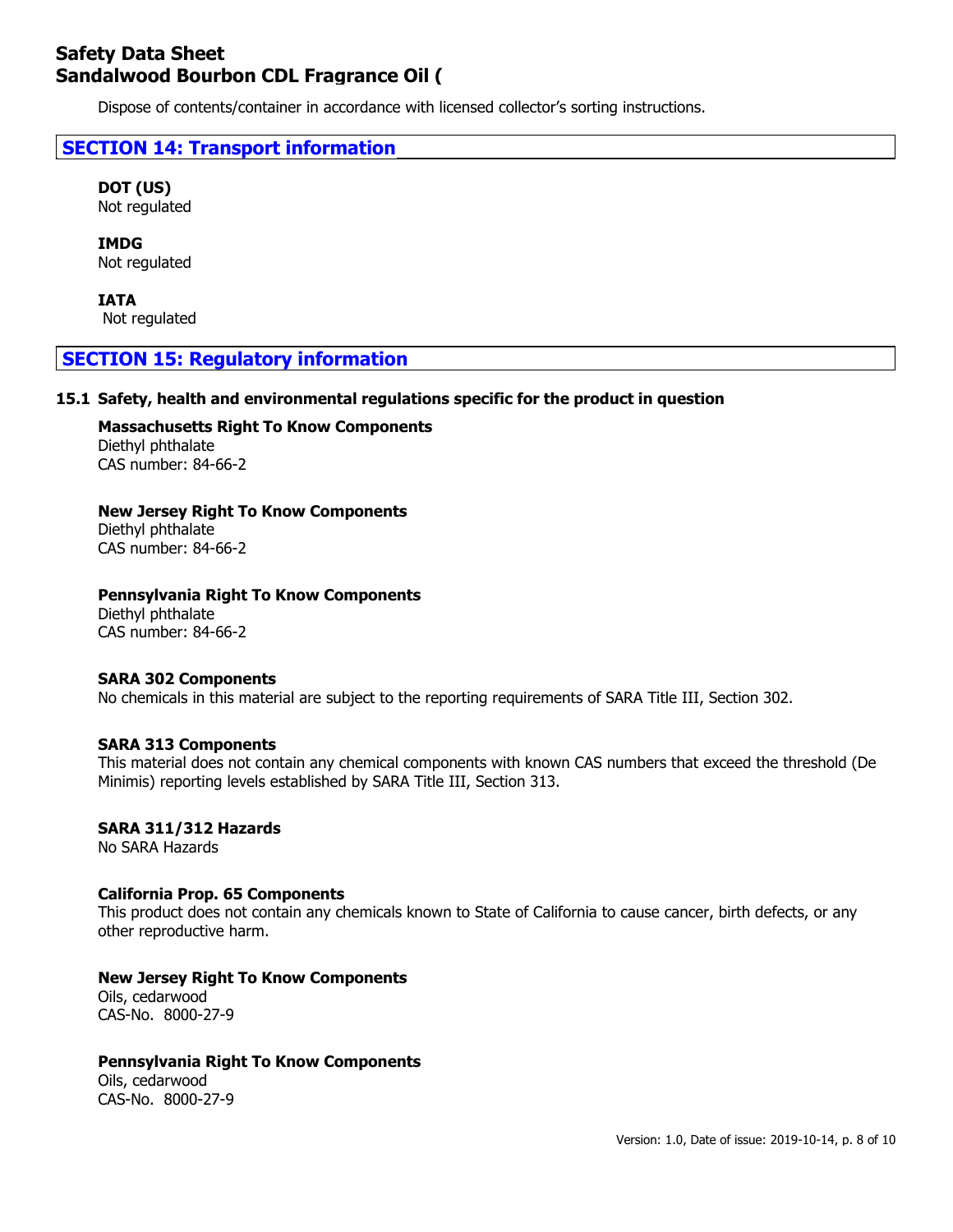#### **SARA 311/312 Hazards**

Fire Hazard, Acute Health Hazard

#### **Pennsylvania Right To Know Components** Linalool CAS-No. 78-70-6

#### **New Jersey Right To Know Components**

Linalool CAS-No. 78-70-6

#### **Massachusetts Right To Know Components**

No components are subject to the Massachusetts Right to Know Act.

#### **California Prop. 65 Components**

This product does not contain any chemicals known to State of California to cause cancer, birth defects, or any other reproductive harm.

#### **SARA 311/312 Hazards**

Acute Health Hazard, Chronic Health Hazard

#### **Pennsylvania Right To Know Components**

2-(4-tert-Butylbenzyl)propionaldehyde CAS-No. 80-54-6

#### **New Jersey Right To Know Components**

2-(4-tert-Butylbenzyl)propionaldehyde CAS-No. 80-54-6

#### **Pennsylvania Right To Know Components**

4-(4-Hydroxy-4-methylpentyl)cyclohex-3-enecarbaldehyde CAS-No. 31906-04-4

#### **New Jersey Right To Know Components**

4-(4-Hydroxy-4-methylpentyl)cyclohex-3-enecarbaldehyde CAS-No. 31906-04-4

#### **15.2 Chemical Safety Assessment**

Please see section 2.

## **SECTION 16: Other information**

#### **16.1 Further information/disclaimer**

DISCLAIMER: The information above is believed to be accurate and represents the best information currently available to us. However, we make no warranty of merchantability or any other warranty, express or implied, with respect to such information, and we assume no liability resulting from its use. Users should make their own investigation to determine the suitability of information for their particular purposes. In no event shall Bulk